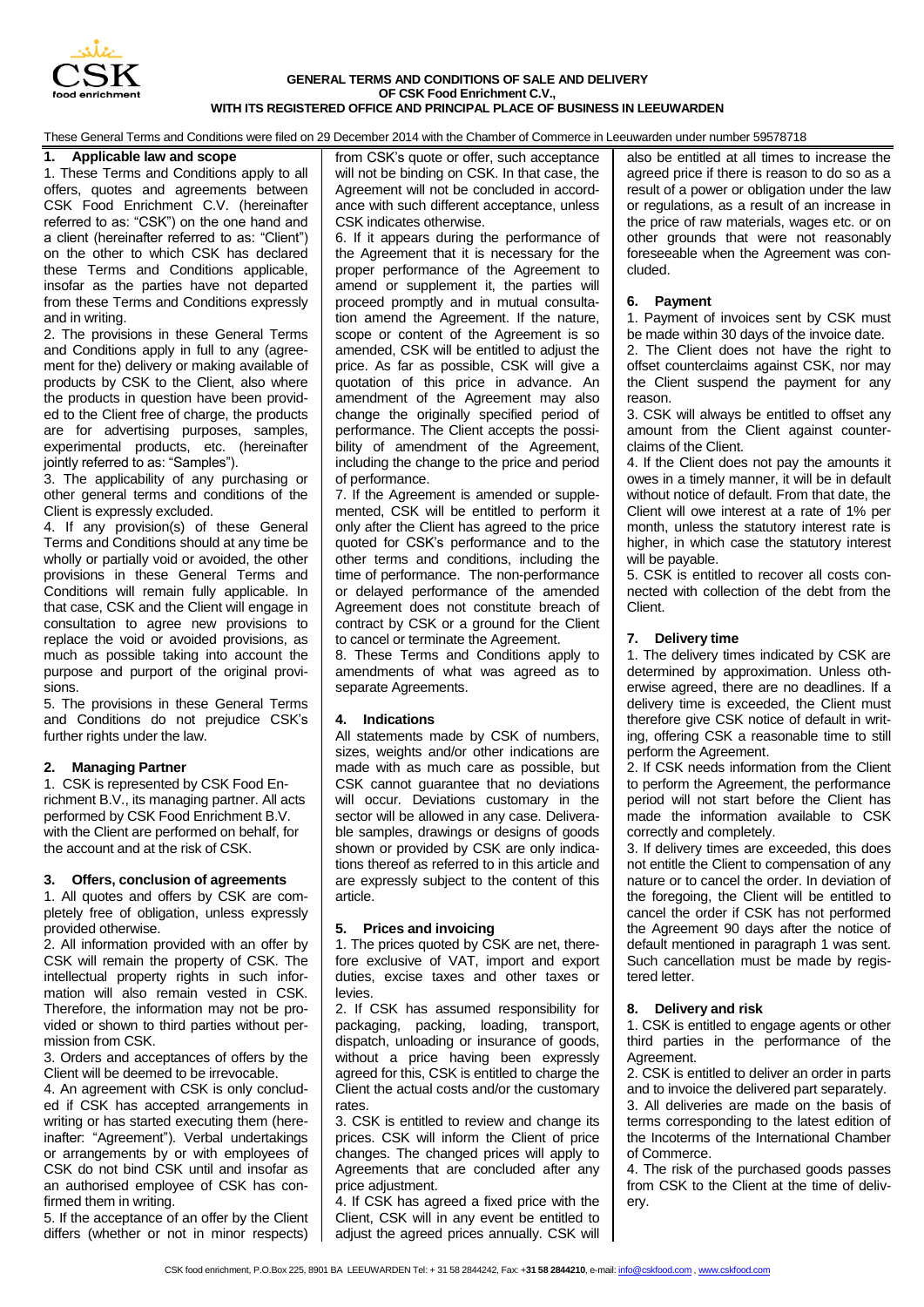5. The Client must ensure that there are sufficient possibilities for loading/unloading the goods to be delivered by CSK.

6. If the Client does not take delivery of the goods or does not do so in good time, the Client will be in default without notice of default. CSK will then be entitled to store the goods for the account and at the risk of the Client or, at the discretion of CSK, to sell them to a third party. The resulting loss that CSK incurs will be borne by the Client.

# **9. Packaging**

1. The Client must immediately return to CSK any packaging that is the property of CSK and that is not intended for once-only use (or 1 month after expiry of the final bestbefore date at the latest) empty, sorted and cleaned. In case of loss of or damage to the above-mentioned packaging, the Client must compensate the damage to the packaging.

2. Packaging of CSK may only be used for the transport and storage of the products of CSK for which the packaging is intended.

3. If packaging is used that is the Client's property, CSK does not accept any liability for loss or theft of or damage to such packaging, save for gross negligence or wilful intent on the part of CSK.

# **10. Retention of title**

1. CSK retains the title to all goods delivered to the Client as long as the Client has not completely fulfilled its payment obligations based on the underlying Agreement, which includes claims for breach of the Agreement and claims relating to work carried out to perform such Agreement.

2. If CSK relies on its retention of title, the Client must surrender the goods in question immediately at CSK's request or inform CSK immediately of where the goods are located.

CSK is entitled and is hereby unconditionally and irrevocably authorised by the Client to take back these goods on its own authority from the place where they are located.

### **11. Intellectual property rights**

1. All intellectual property rights and/or know-how in goods delivered by CSK and/or (results of) services performed, including entitlements to future intellectual property rights and/or know-how that CSK has or might have at any time in goods it has delivered and/or (results of) services it has performed, are and will be vested exclusively in CSK. Even if goods or (results of) services have been designed, developed, compiled or performed specifically for the Client, all intellectual property rights in such goods and (results of) services are vested in CSK.

2. If third parties infringe or threaten to infringe on intellectual property rights of CSK, the Client must notify CSK of this immediately.

3. If third parties are of the opinion that by delivering goods to the Client, CSK is infringing on the intellectual property rights of such third parties, CSK will be entitled to replace or modify such goods or terminate the Agreement without the Client being entitled to compensation by CSK.

4. The products of CSK or applications in which these products are used may not be patented without prior written permission from CSK.

5. The Client indemnifies CSK from and against claims of third parties in relation to intellectual property rights in materials or information provided by the Client to CSK. The Client furthermore indemnifies CSK from and against claims of third parties in relation to intellectual property rights in work and/or activities that CSK performs or has performed on the Client's instructions.

# **12. Force majeure**

1. CSK is not required to perform any obligation to the Client if it is prevented from doing so as a result of a circumstance that is not attributable to fault and which is not for its account pursuant to the law, a legal act or generally accepted principles of unwritten law.

2. In addition to what is understood in this respect in the law and case law, force majeure includes, without limitation, the following circumstances: war, insurrection, terrorism, riots, vandalism, explosion, fire, earthquakes, floods, storm, other forms of natural forces, strikes, government measures (e.g. bans on transport), amendments in laws and regulations, raw materials being unavailable or not available at reasonable costs, outbreaks of animal diseases, the occurrence of dioxins or other hazardous substances and other similar circumstances.

3. CSK is also entitled to rely on force majeure if the circumstance that prevents (further) performance sets in after CSK should have performed its obligation under the Agreement.

4. CSK may suspend its obligations under the Agreement during the period that the force majeure continues. If such period lasts more than three months, each of the parties will be entitled to terminate the Agreement without any obligation to compensate the other party for loss.

# **13. Secrecy**

1. The Client must keep completely secret all information provided by CSK which CSK states to be confidential or which the Client should understand to be confidential.

# **14. Samples**

1. In addition to the other provisions in these General Terms and Conditions, the provisions in this article apply to the provision of Samples.

2. Samples are provided to the Client only for the purpose agreed with CSK.

3. The Client may never provide or disclose Samples that CSK has provided to it by any virtue whatsoever to third parties or otherwise disclose (information concerning) such Samples.

4. The Client uses Samples for its own account and at its own risk. CSK will never be liable for (the consequences of) the use of Samples by the Client.

### **15. Complaints**

1. The Client must inspect the goods delivered by CSK immediately after it has taken delivery. If this is not done, any right to<br>complain to CSK will lapse. complain 2. The Client must in any case check whether the quality and/or quantity of the goods delivered corresponds with what was agreed.

3. CSK will only handle complaints that the Client has submitted in writing.

4. CSK must receive complaints within seven days after delivery, failing which any claim in this regard will lapse.

5. After its complaint, the Client must give CSK the opportunity to inspect the goods. If it is established that a complaint is unfounded, the costs incurred by CSK are for the account of the Client.

6. Without prejudice to the above, the right to complain will lapse if the Client handles, treats or stores the goods delivered incorrectly, if the goods have already been processed and/or if the Client has not or has not properly complied with its obligations to CSK.

7. If the Client's complaint was justified, CSK will only be required to make renewed delivery of the goods in question. The Client will not be able to claim compensation for faulty delivery.

8. In departure from the statutory prescription periods, the prescription period of all claims and defences against CSK and the third parties involved by CSK in performing the Agreement will be one year, barring contrary provisions of mandatory law.

### **16. Warranty**

1. CSK warrants that the products it delivers comply with the specifications as agreed with the Client. Any other and/or more extensive warranties are not provided.

### **17. Liability and indemnification**

1. The Client must follow all guidelines, instructions and other directions given by CSK in relation to the goods delivered, on pain of lapse of any liability of CSK. In this article, guidelines, instructions and other directions expressly do not mean the advice referred to in article 17, paragraph 2.

2. If employees of CSK provide advice at the Client's request in relation to the Client's production process, such advice will always be free of obligation. Following such advice will at all times be for the account and at the risk of the Client.